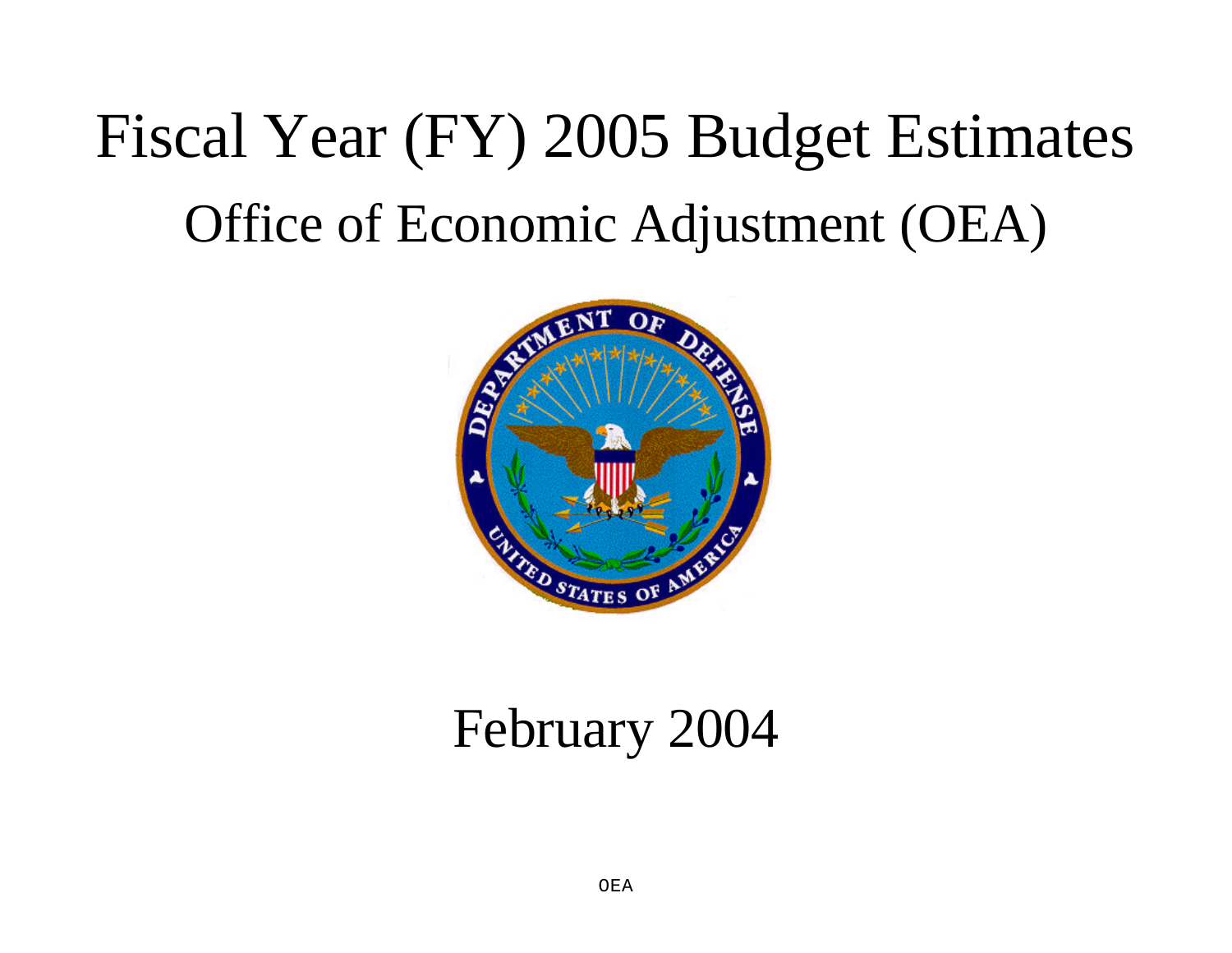#### **APPROPRIATION HIGHLIGHTS**

#### **Summary:**

The Office of Economic Adjustment (OEA) continues to prepare for the next round of BRAC by hiring five additional people in both FY 2004 and FY 2005. It is projected that this level of end strength will be required through FY 2012. OEA Project Managers continue active support and oversight of base closure communities that have completed base reuse planning and are moving into implementation, even if OEA grant assistance has ended.

|                          |         |        |        | (\$ in Millions) |        |                  |                 |
|--------------------------|---------|--------|--------|------------------|--------|------------------|-----------------|
|                          | FY 2003 | Price  |        | Program FY 2004  | Price  | Program FY 2005  |                 |
|                          | Actual  | Growth |        | Growth Estimate  | Growth |                  | Growth Estimate |
| Appropriation Summary:   |         |        |        |                  |        |                  |                 |
|                          |         |        |        |                  |        |                  |                 |
| <u>Budget Activity 4</u> |         |        |        |                  |        |                  |                 |
| O&M, Defense-wide        |         |        |        |                  |        |                  |                 |
| OEA                      | 41.819  | 0.630  | 17.786 | 60.235           |        | $0.869 - 16.348$ | 44.756          |
|                          |         |        |        |                  |        |                  |                 |

#### **Narrative Explanation of Changes:**

#### FY 2003 to FY 2004

The program reflects price increases and Congressional adds to include: George AFB (\$3,400,000), Norton AFB (\$3,400,000), Bayonne Military Ocean Terminal (\$4,200,000), Cecil Field (\$1,200,000), Charles Melvin Price Support Center (1,000,000),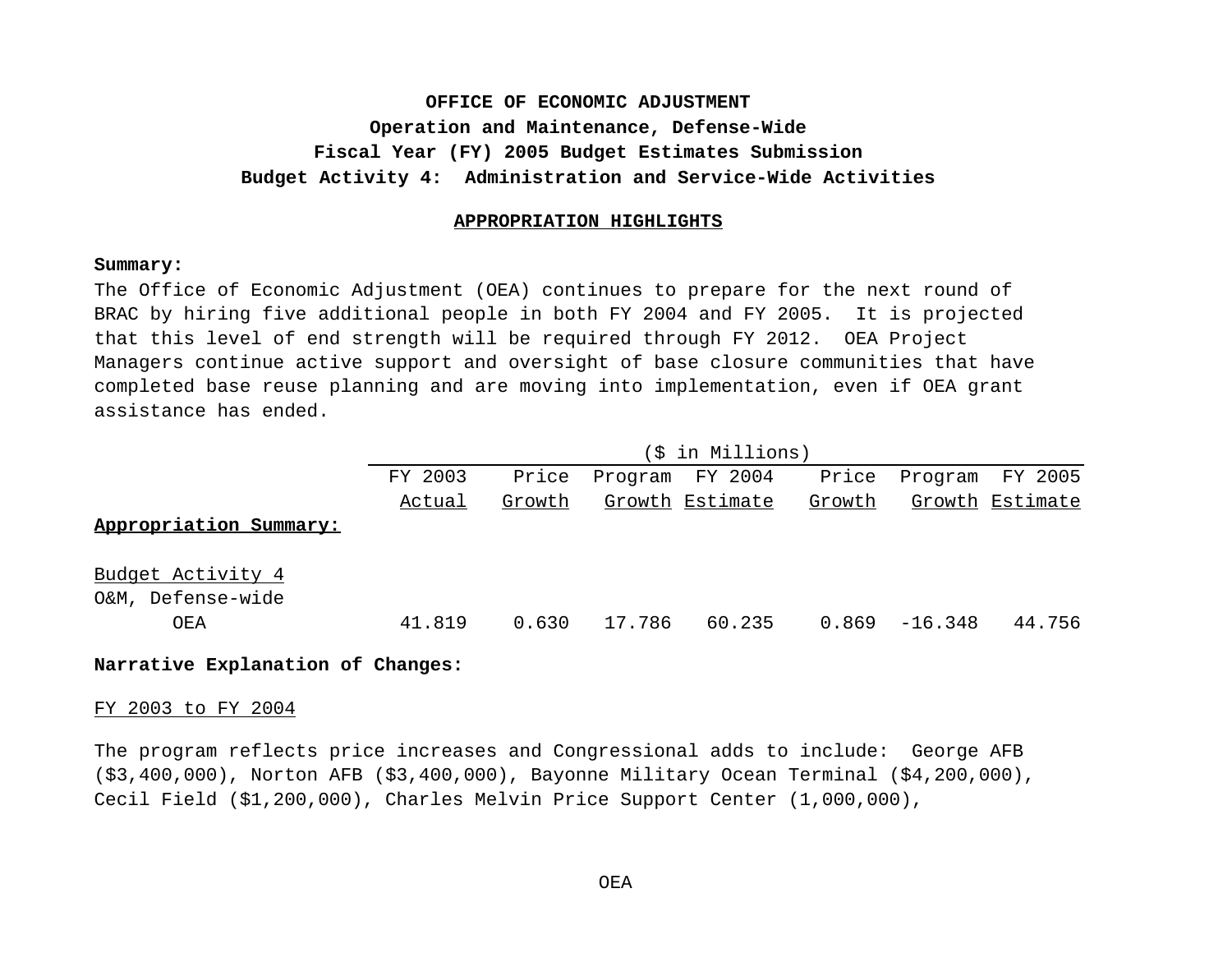#### **APPROPRIATION HIGHLIGHTS**

#### **Narrative Explanation of Changes (Cont.):**

CCAT (\$4,500,000), March Joint Powers Authority Arnold Heights Reuse Project (\$1,000,000), Hunters Point Naval Shipyard (\$2,200,000), Asbestos Removal at Eaker AFB (\$250,000)UCHSC DCH Fitzsimons Medical Center (\$6,000,000), Hangar Renovation at Griffis AFB (\$500,000), McClellan AFB Remediation (\$4,900,000), Port of Anchorage Intermodal Marine Facility Project (\$5,000,000), Environmental Study of the former NIKE Missile Site (\$250,000), David's IslandFort Slocum Remediation (\$1,500,000), Fibers Cleanup at Fort Royal (\$6,000,000), and Knollwood Special Care Unit (\$1,500,000).

#### FY 2004 to FY 2005

The program reflects price increases and funds to support the OEA requirement to support BRAC offset by the absense of one-time Congressional additions.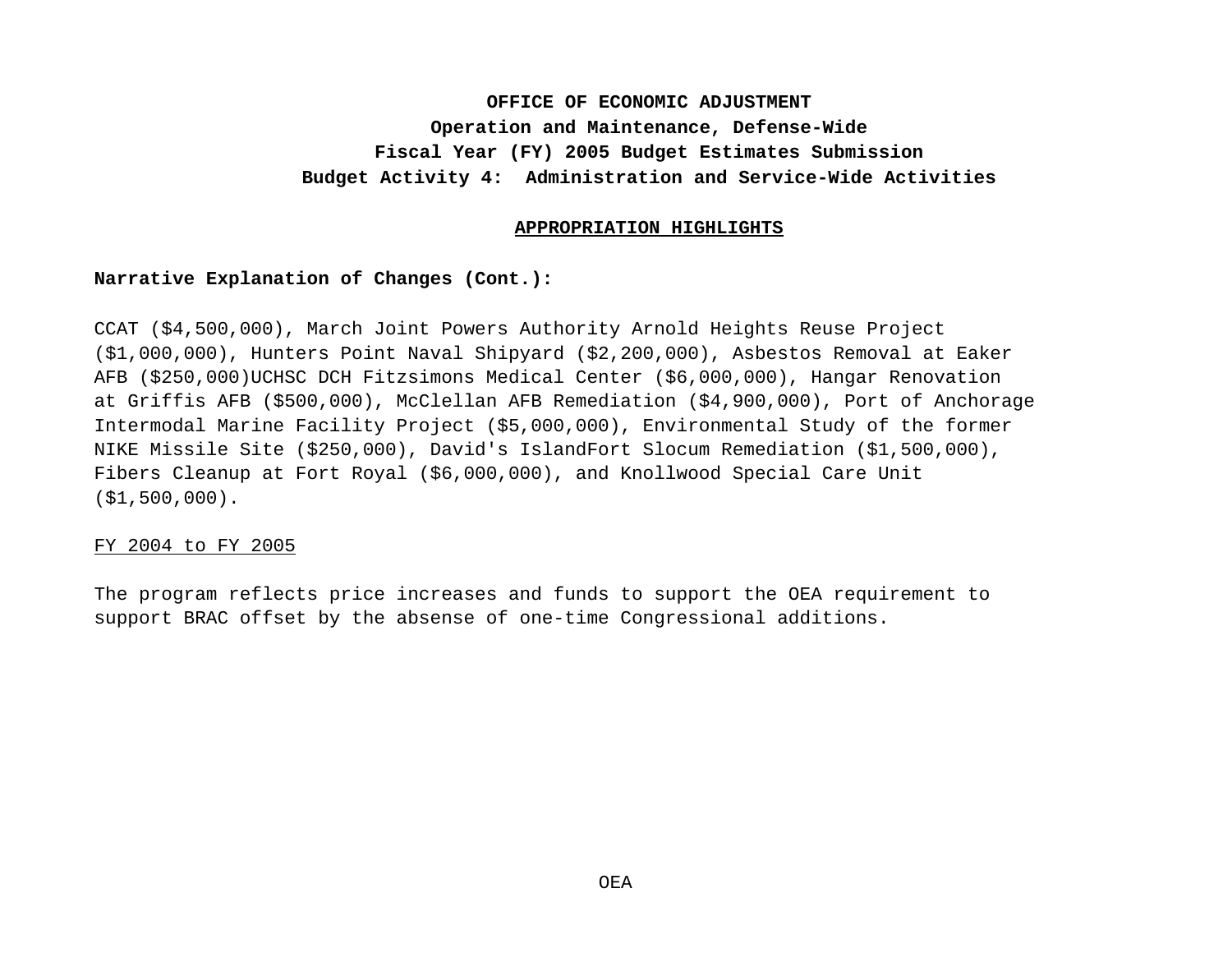# **(Dollars in Thousands) OFFICE OF ECONOMIC ADJUSTMENT Operation and Maintenance, Defense-Wide Fiscal Year (FY) 2005 Budget Estimates Submission Summary of Increases and Decreases**

| Appropriation: Operation and Maintenance, Defense-Wide |       |        |
|--------------------------------------------------------|-------|--------|
| FY 2004 President's Budget Request<br>1                |       | 14,105 |
| Congressional Adjustments (Distributed)<br>2.          |       |        |
| a. George AFB                                          | 3,400 |        |
| b. Norton AFB                                          | 3,400 |        |
| c. Bayonne Military Ocean Terminal                     | 4,200 |        |
| d. Cecil Field                                         | 1,200 |        |
| e. Charles Melvin Price Support Center                 | 1,000 |        |
| f. CCAT (Connecticut Consortium)                       | 4,500 |        |
| g. March Joint Powers Authority                        | 1,000 |        |
| h. Hunters Point NSY                                   | 2,200 |        |
| i. Asbestos Removal at Eaker AFB                       | 250   |        |
| j. UCHSC-DCH Fitzsimmons Medical Center                | 6,000 |        |
| k. Hangar Renovation at Griffis AFB                    | 500   |        |
| 1. McClellan AFB Remediation                           | 4,900 |        |
| m. Port of Anchorage Marine Facility                   | 5,000 |        |
| n. Environmental Study NIKE Missile Site               | 250   |        |
| o. David's Island Fort Slocum Remediation              | 1,500 |        |
| p. Fibers Cleanup at Front Royal                       | 6,000 |        |
| q. Knollwood Special Care Unit                         | 1,500 |        |
| Total Congressional Adjustments (Distributed)          |       | 46,800 |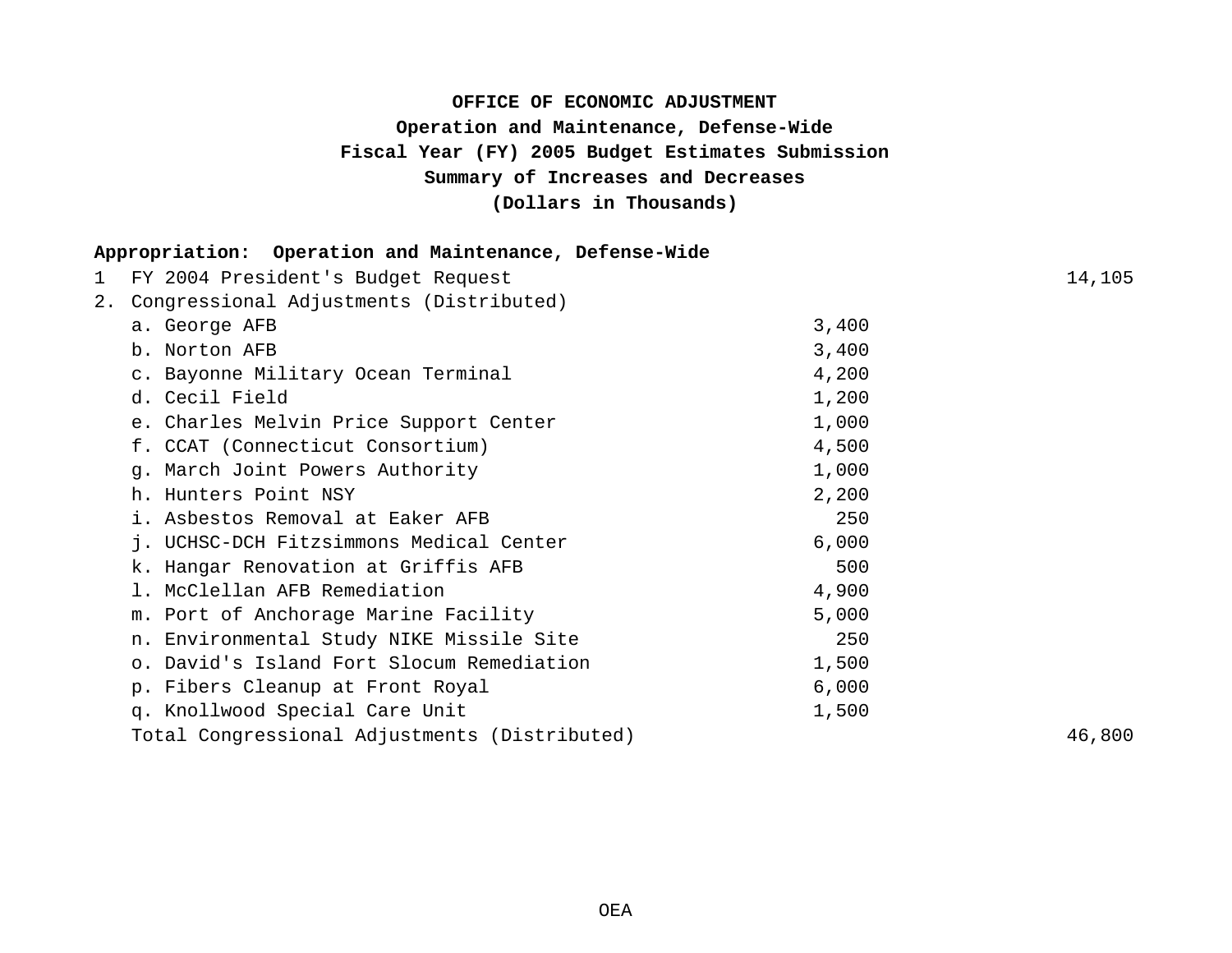# **Summary of Increases and Decreases (Dollars in Thousands) OFFICE OF ECONOMIC ADJUSTMENT Operation and Maintenance, Defense-Wide Fiscal Year (FY) 2005 Budget Estimates Submission**

|    | 3. Congressional Adjustments (General Provisions)         |           |        |
|----|-----------------------------------------------------------|-----------|--------|
|    | a. Section 8094, Prorate Professional Support Services    | $-342$    |        |
|    | b. Section 8126, Prorate Management Efficiencies          | $-291$    |        |
|    | Total Congressional Adjustments (General Provisions)      |           | $-633$ |
|    | 4. Congressional Earmarks                                 |           |        |
|    | a. Section 8044 Prorate Indian Lands Environmental Impact | $-37$     |        |
|    | Total Congressional Earmarks                              |           | $-37$  |
|    | 5. FY 2004 Appropriated Amount                            |           | 60,235 |
|    | 6. Price Growth                                           |           | 869    |
| 7. | Program Increases                                         |           |        |
|    | a. Increase in personnel program for upcoming BRAC        | 509       |        |
|    | b. Increase in travel program for upcoming BRAC           | 173       |        |
|    | c. BRAC Grants                                            | 33,000    |        |
|    | Total Program Increases                                   |           | 33,682 |
|    | 8. Program Decreases                                      |           |        |
|    | 1. Loss of the following Congressional Increases          |           |        |
|    | a. George AFB                                             | $-3,444$  |        |
|    | b. Norton AFB                                             | $-3,444$  |        |
|    | c. Bayonne Military Ocean Terminal                        | $-4, 255$ |        |
|    | d. Cecil Field                                            | $-1,216$  |        |
|    | e. Charles Melvin Price Support Center                    | $-1,013$  |        |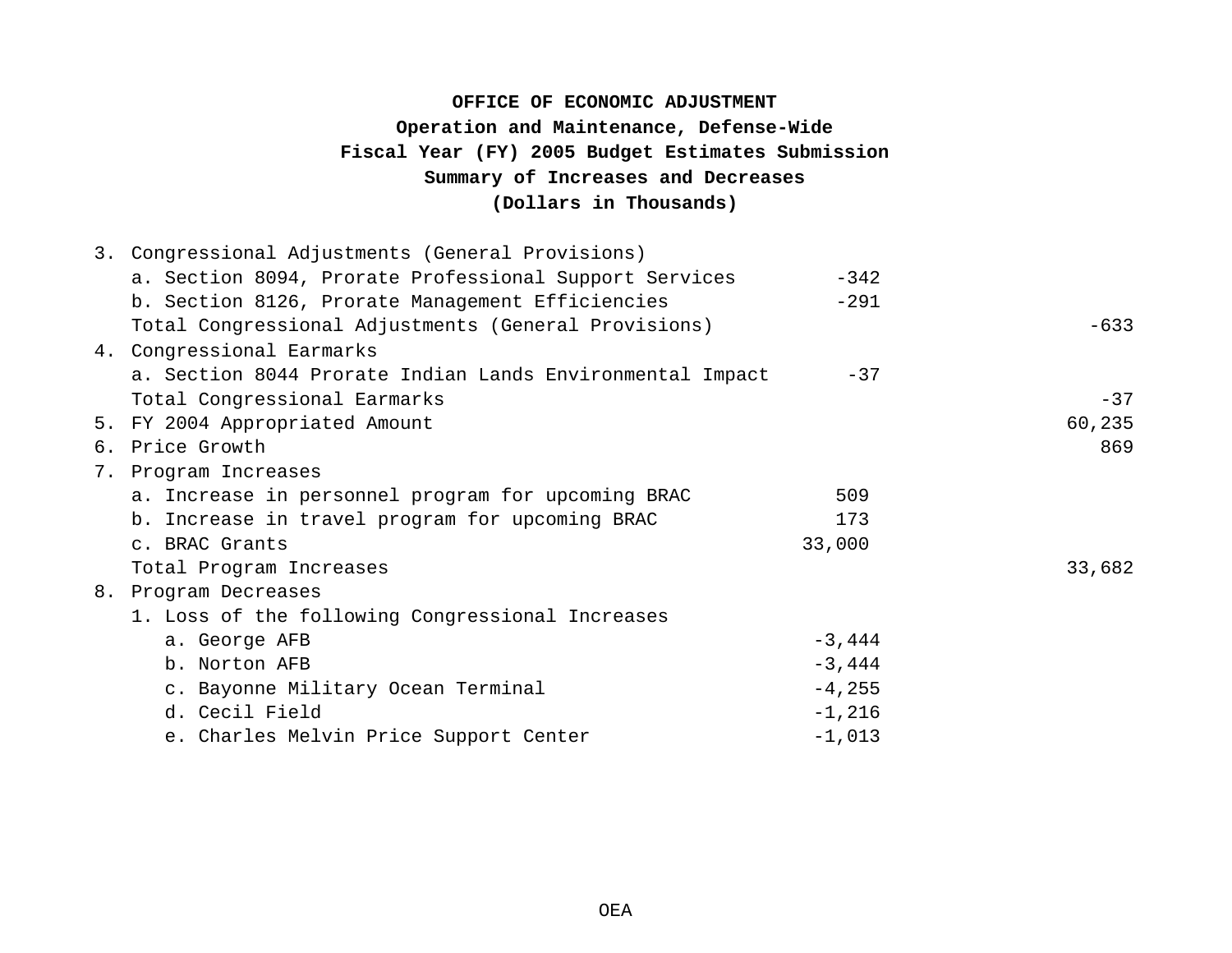# **Fiscal Year (FY) 2005 Budget Estimates Submission Summary of Increases and Decreases (Dollars in Thousands) OFFICE OF ECONOMIC ADJUSTMENT Operation and Maintenance, Defense-Wide**

| f. CCAT (Connecticut Consortium)               | $-4,559$ |           |
|------------------------------------------------|----------|-----------|
| g. March Joint Powers Authority                | $-1,013$ |           |
| h. Hunters Point NSY                           | $-2,229$ |           |
| i. Asbestos Removal at Eaker AFB               | $-253$   |           |
| j. UCHSC-DCH Fitzsimmons Medical Center        | $-6,078$ |           |
| k. Hangar Renovation at Griffis AFB            | $-507$   |           |
| 1. McClellan AFB Remediation                   | $-4,964$ |           |
| m. Port of Anchorage Marine Facility           | $-5,065$ |           |
| n. Environmental Study NIKE Missile Site       | $-253$   |           |
| o. David's Island Fort Slocum Remediation      | $-1,520$ |           |
| p. Fibers Cleanup at Front Royal               | $-6,078$ |           |
| q. Knollwood Special Care Unit                 | $-1,520$ |           |
| 2. Decrease in operational and equipment costs | $-2,622$ |           |
| Total Program Decreases                        |          | $-50,030$ |

9. FY 2005 Budget Request 44,756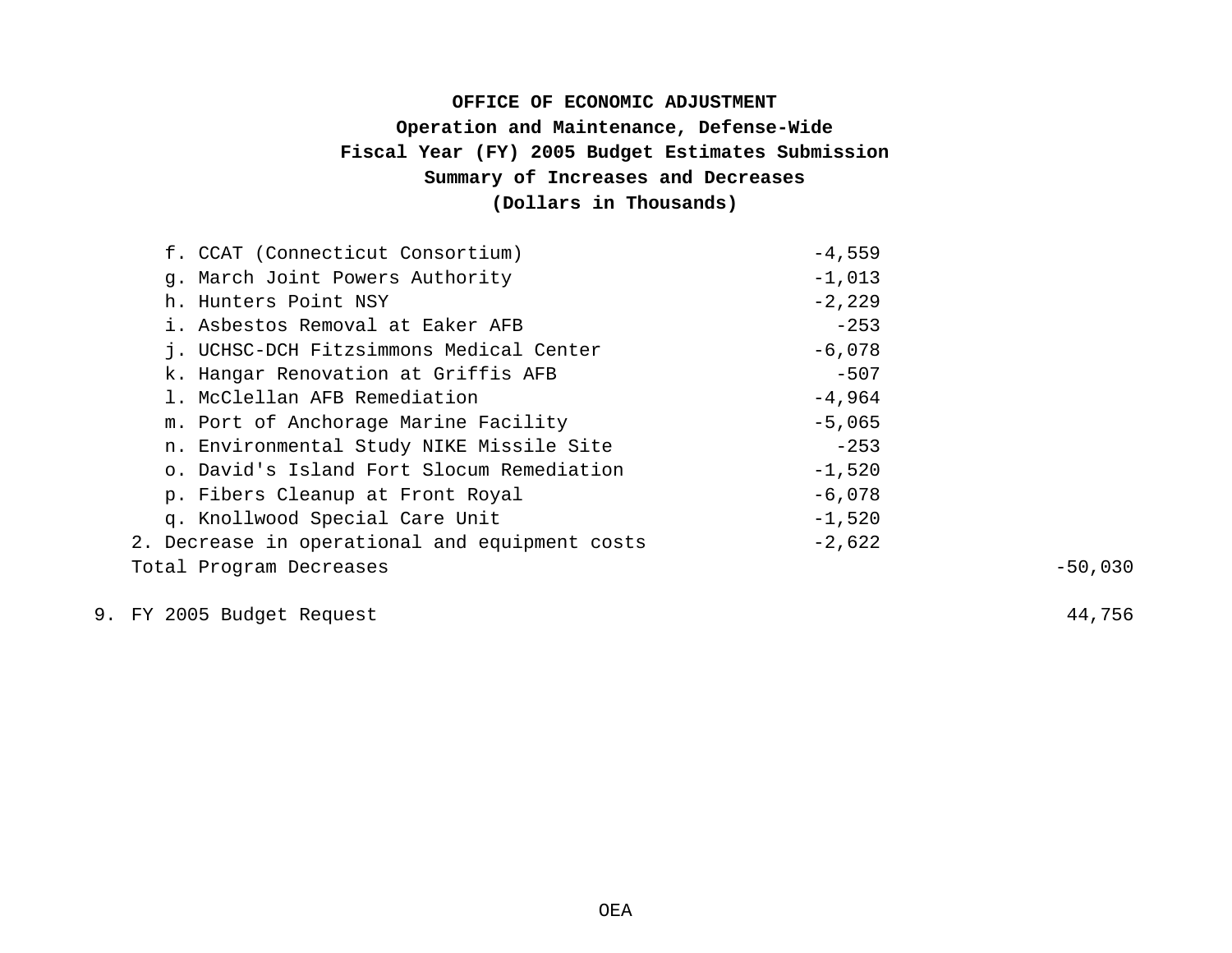# **OFFICE OF ECONOMIC ADJUSTMENT Operation and Maintenance, Defense-Wide Fiscal Year (FY) 2005 Budget Estimates Submission**  Manpower Changes in Full-Time Equivalent End Strength

FY 2003 through FY 2005

|                     | Foreign National |                   |  |                           |
|---------------------|------------------|-------------------|--|---------------------------|
|                     | US Direct Hire   |                   |  | <b>Total</b>              |
| FY 2003 FTE         | 28               |                   |  | 28                        |
| Changes             |                  |                   |  | $\overline{\phantom{0}}$  |
| FY 2004 FTE         | 36               |                   |  | 36                        |
| Changes             | 8                |                   |  | 8                         |
| FY 2005 FTE         | 41               |                   |  | 41                        |
| Changes             | 5                |                   |  | 5                         |
| Summary:            |                  |                   |  |                           |
| FY 2003             |                  |                   |  |                           |
| O&M Total           | 28               |                   |  | 28                        |
| Direct Funded       | 28               |                   |  | 28                        |
| Reimbursable Funded |                  |                   |  | $\qquad \qquad -$         |
| FY 2004             |                  |                   |  |                           |
| O&M Total           | 36               |                   |  | 36                        |
| Direct Funded       | 36               |                   |  | 36                        |
| Reimbursable Funded |                  |                   |  | $\qquad \qquad -$         |
| FY 2005             |                  |                   |  |                           |
| O&M Total           | 41               |                   |  | 41                        |
| Direct Funded       | 41               |                   |  | 41                        |
| Reimbursable Funded |                  |                   |  |                           |
|                     |                  | O&M, Defense-Wide |  | Direct Hire Indirect Hire |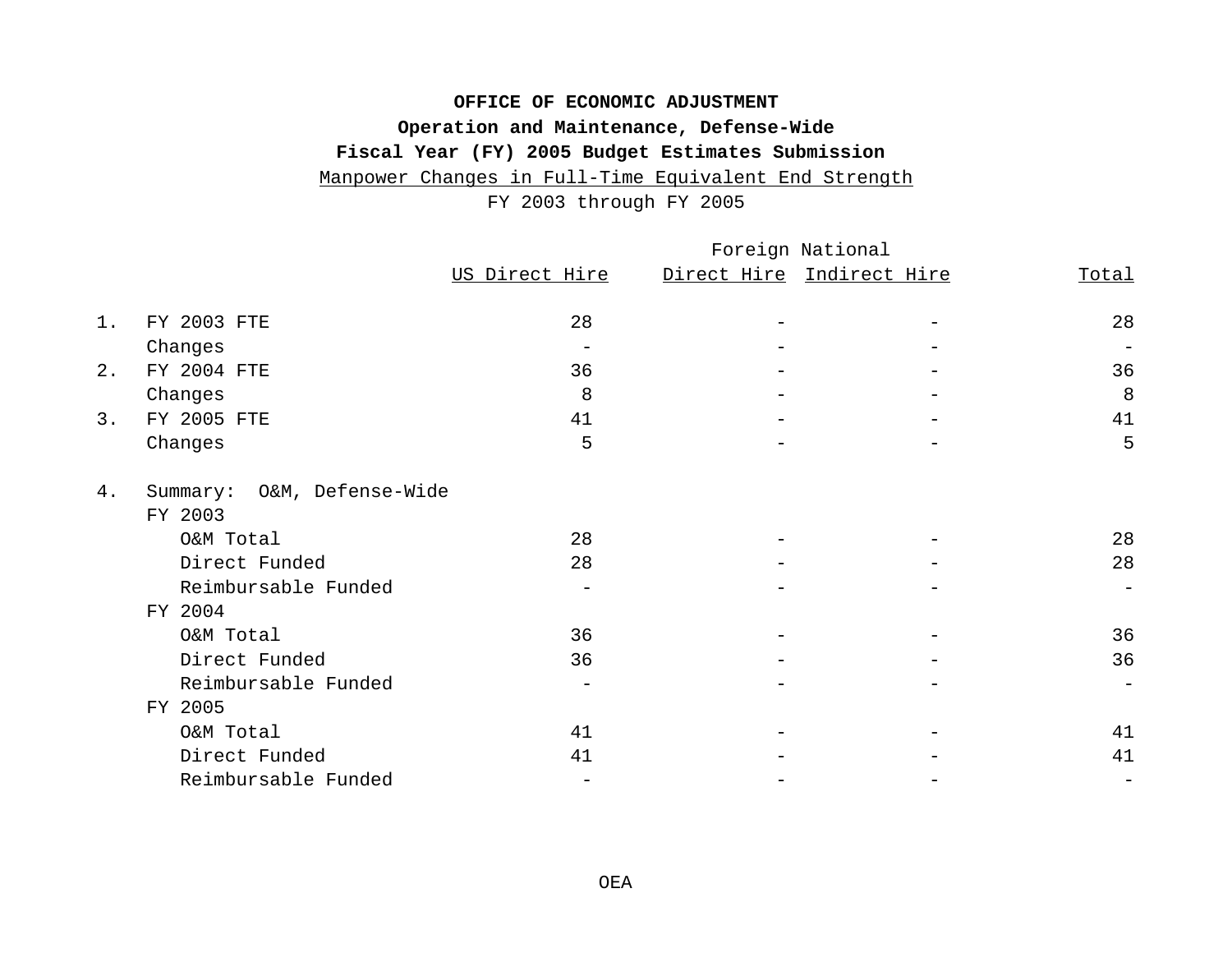# **Office of Economic Adjustment Operation and Maintenance, Defense-Wide Fiscal Year (FY) 2005 Budget Estimates**

PERSONNEL SUMMARY

|                                                |                |                |                | Change<br>FY 2004/ |
|------------------------------------------------|----------------|----------------|----------------|--------------------|
|                                                | FY 2003        | FY 2004        | FY 2005        | FY 2005            |
| Active Military End Strength (Total)           |                |                |                |                    |
| Officer                                        | 3              | 3              | 3              | 0                  |
| Enlisted                                       | $\mathbf 0$    | $\overline{0}$ | $\overline{0}$ | $\mathbf 0$        |
| Civilian End Strength (Total)                  |                |                |                |                    |
| US Direct Hire                                 | 29             | 40             | 47             | $7\overline{ }$    |
| Active Military Average Strength (A/S) (Total) |                |                |                |                    |
| Officer                                        | 3              | 3              | 3              | $\mathbf 0$        |
| Enlisted                                       | $\overline{0}$ | $\overline{0}$ | $\overline{0}$ | $\overline{0}$     |
| Civilian FTEs (Total)                          |                |                |                |                    |
| US Direct Hire                                 | 28             | 36             | 41             | 5                  |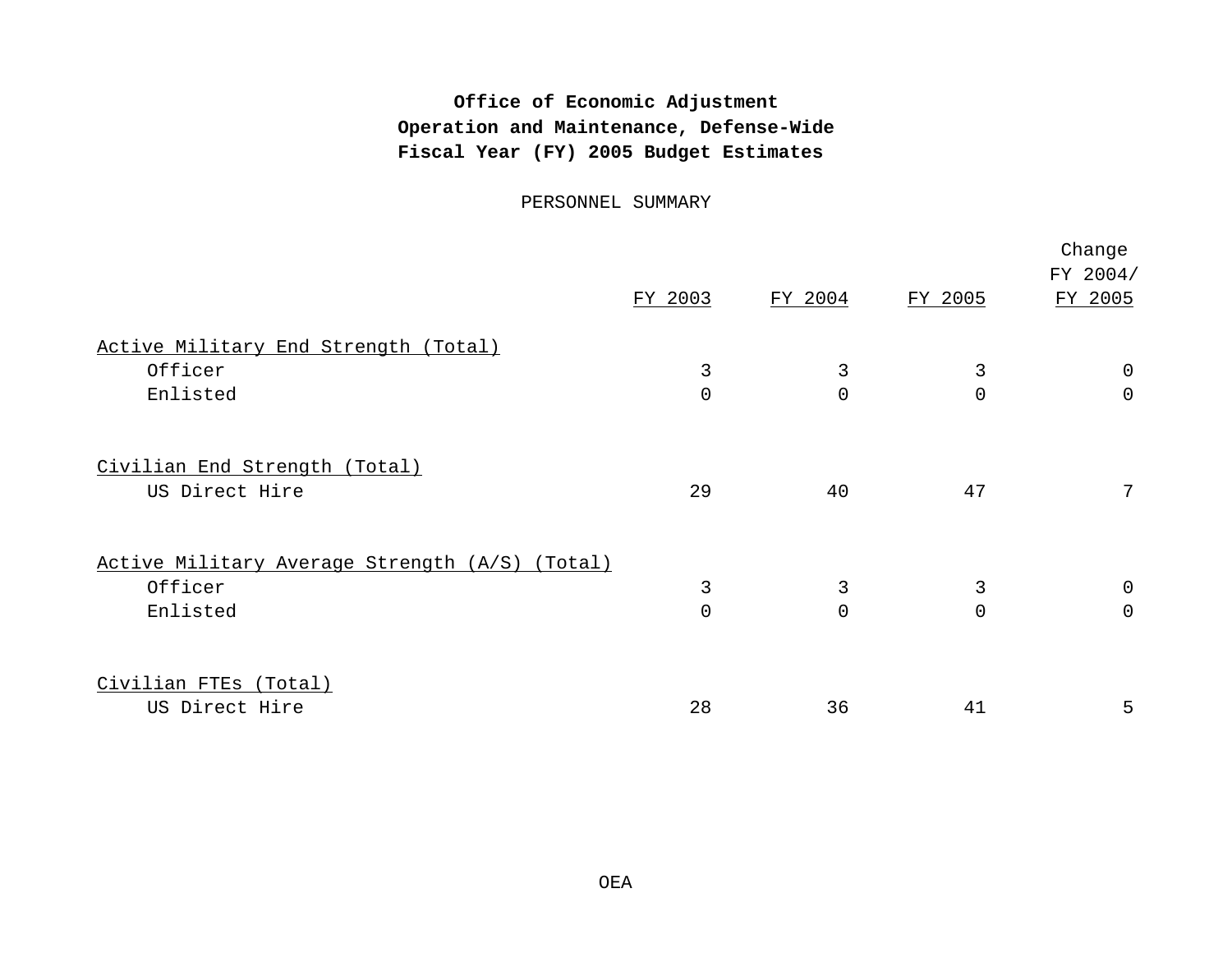#### **Fiscal Year (FY) 2005 Budget Estimates Submission OFFICE OF ECONOMIC ADJUSTMENT Operation and Maintenance, Defense-Wide Summary of Price and Program Changes - FY 2004 (Dollars in Thousands)**

|                                        | FY 2003     |         | Price Growth | Program | FY 2004 |
|----------------------------------------|-------------|---------|--------------|---------|---------|
| Direct                                 | Actuals     | Percent | Amount       | Growth  | Program |
| Civilian Personnel Compensation        |             |         |              |         |         |
| 101 Ex., Gen. & Special Schedules      | 2,819       | .04148  | 116          | 932     | 3,867   |
| 106 Benefits to Former Employees       | 50          |         | $\mathbf 0$  | $-20$   | 30      |
| Total Civ Personnel Comp<br>199        | 2,869       |         | 116          | 912     | 3,897   |
| Travel                                 |             |         |              |         |         |
| 308 Travel of Persons                  | 113         | 1.3     | $\mathbf{1}$ | 86      | 200     |
| Total Travel<br>399                    | 113         |         | $\mathbf{1}$ | 86      | 200     |
| Transportation                         |             |         |              |         |         |
| 771 Commercial Transportation          | 56          | 1.3     | 0            | $-56$   | 0       |
| Total Transportation<br>799            | 56          |         | $\mathbf 0$  | $-56$   | 0       |
| Other Purchases                        |             |         |              |         |         |
| 673 Payments to DFAS                   | 106         | 14.2    | 15           | 21      | 142     |
| 912 SLUC (GSA Leases)                  | 269         | 1.7     | 4            | 65      | 338     |
| 914 Purchased Communications           | 85          | 1.3     | $\mathbf{1}$ | 14      | 100     |
| 915 Rents                              | 69          | 1.3     | $\mathbf 0$  | 2       | 71      |
| 920 Supplies & Materials               | 95          | 1.3     | $\mathbf{1}$ | 4       | 100     |
| 921 Printing and Reproduction          | $\mathbf 0$ | 1.3     | 0            | 10      | 10      |
| 925 Equipment (Non-Fund)               | 33          | 1.3     | 0            | $-13$   | 20      |
| 932 Management & Professional Services | 66          | 1.3     | $\Omega$     | 10      | 76      |
| 934 Engineering and Technical Services | 1,058       | 1.3     | 13           | 113     | 1,184   |
| 987 Other Intra-Governmental Purchases | 30,227      | 1.3     | 392          | 15,201  | 45,820  |
| 988 Grants                             | 6,718       | 1.3     | 87           | 1,405   | 8,210   |
| 989 Other Contracts                    | 53          | 1.3     | $\mathbf 0$  | 13      | 66      |
| 998 Other Costs                        | 2           | 1.3     | $\mathbf 0$  | $-1$    | 1       |
| Total Other Purchases<br>999           | 38,781      |         | 513          | 16,844  | 56,138  |
| 9999 Total Direct                      | 41,819      |         | 630          | 17,786  | 60,235  |
| Reimbursable                           |             |         |              |         |         |
| 308 Travel of Persons                  | 4           | 1.3     | 0            | 1       | 5       |
| 989 Other Contracts                    | 566         | 1.3     | 7            | $-328$  | 245     |
| 9999 Total Reimbursable                | 570         |         | 7            | $-327$  | 250     |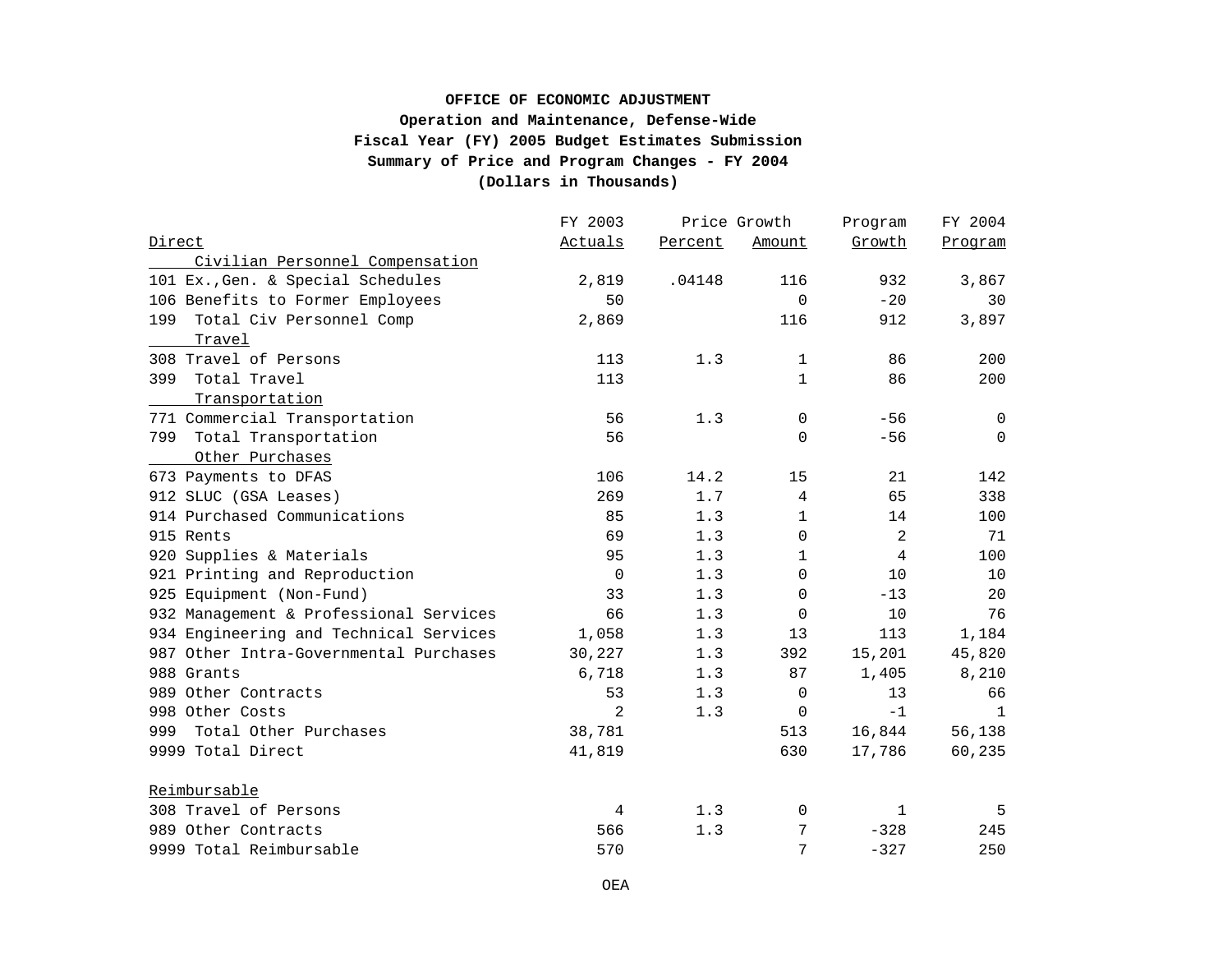#### **Fiscal Year (FY) 2005 Budget Estimates Submission OFFICE OF ECONOMIC ADJUSTMENT Operation and Maintenance, Defense-Wide Summary of Price and Program Changes - FY 2005 (Dollars in Thousands)**

|                                        | FY 2004          |         | Price Growth   | Program        | FY 2005     |
|----------------------------------------|------------------|---------|----------------|----------------|-------------|
| Direct                                 | <b>Estimates</b> | Percent | Amount         | Growth         | Program     |
| Civilian Personnel Compensation        |                  |         |                |                |             |
| 101 Ex., Gen. & Special Schedules      | 3,867            | .02207  | 85             | 539            | 4,491       |
| 106 Benefits to Former Employees       | 30               |         | $\mathbf 0$    | $-30$          | 0           |
| Total Civ Personnel Comp<br>199        | 3,897            |         | 85             | 509            | 4,491       |
| Travel                                 |                  |         |                |                |             |
| 308 Travel of Persons                  | 200              | 1.4     | 2              | 173            | 375         |
| Total Travel<br>399                    | 200              |         | $\overline{a}$ | 173            | 375         |
| Transportation                         |                  |         |                |                |             |
| 771 Commercial Transportation          | 0                | 1.4     | 0              | 0              | $\mathbf 0$ |
| Total Transportation<br>799            | $\mathbf 0$      |         | $\mathbf 0$    | $\mathbf 0$    | $\mathbf 0$ |
| Other Purchases                        |                  |         |                |                |             |
| 673 Payments to DFAS                   | 142              | 2.43    | 3              | 20             | 165         |
| 912 SLUC (GSA Leases)                  | 338              | 1.5     | 5              | $-2$           | 341         |
| 914 Purchased Communications           | 100              | 1.4     | $\mathbf 1$    | 9              | 110         |
| 915 Rents                              | 71               | 1.4     | $\mathbf 0$    | 2              | 73          |
| 920 Supplies & Materials               | 100              | 1.4     | 1              | $-1$           | 100         |
| 921 Printing and Reproduction          | 10               | 1.4     | $\mathbf 0$    | $\mathbf 0$    | 10          |
| 925 Equipment (Non-Fund)               | 20               | 1.4     | $\mathbf 0$    | 5              | 25          |
| 932 Management & Professional Services | 76               | 1.4     | 1              | 3              | 80          |
| 934 Engineering and Technical Services | 1,184            | 1.4     | 16             | 5              | 1,205       |
| 987 Other Intra-Governmental Purchases | 45,820           | 1.4     | 641            | $-45,161$      | 1,300       |
| 988 Grants                             | 8,210            | 1.4     | 114            | 28,086         | 36,410      |
| 989 Other Contracts                    | 66               | 1.4     | $\mathbf 0$    | $\overline{4}$ | 70          |
| 998 Other Costs                        | $\mathbf{1}$     | 1.4     | 0              | $\Omega$       | 1           |
| Total Other Purchases<br>999           | 56,138           |         | 782            | $-17,030$      | 39,890      |
| 9999 Total Direct                      | 60,235           |         | 869            | $-16,348$      | 44,756      |
| Reimbursable                           |                  |         |                |                |             |
| 308 Travel of Persons                  | 5                | 1.3     | 0              | 0              | -5          |
| 989 Other Contracts                    | 245              | 1.3     | 3              | $-3$           | 245         |
| 9999 Total Reimbursable                | 250              |         | 3              | $-3$           | 250         |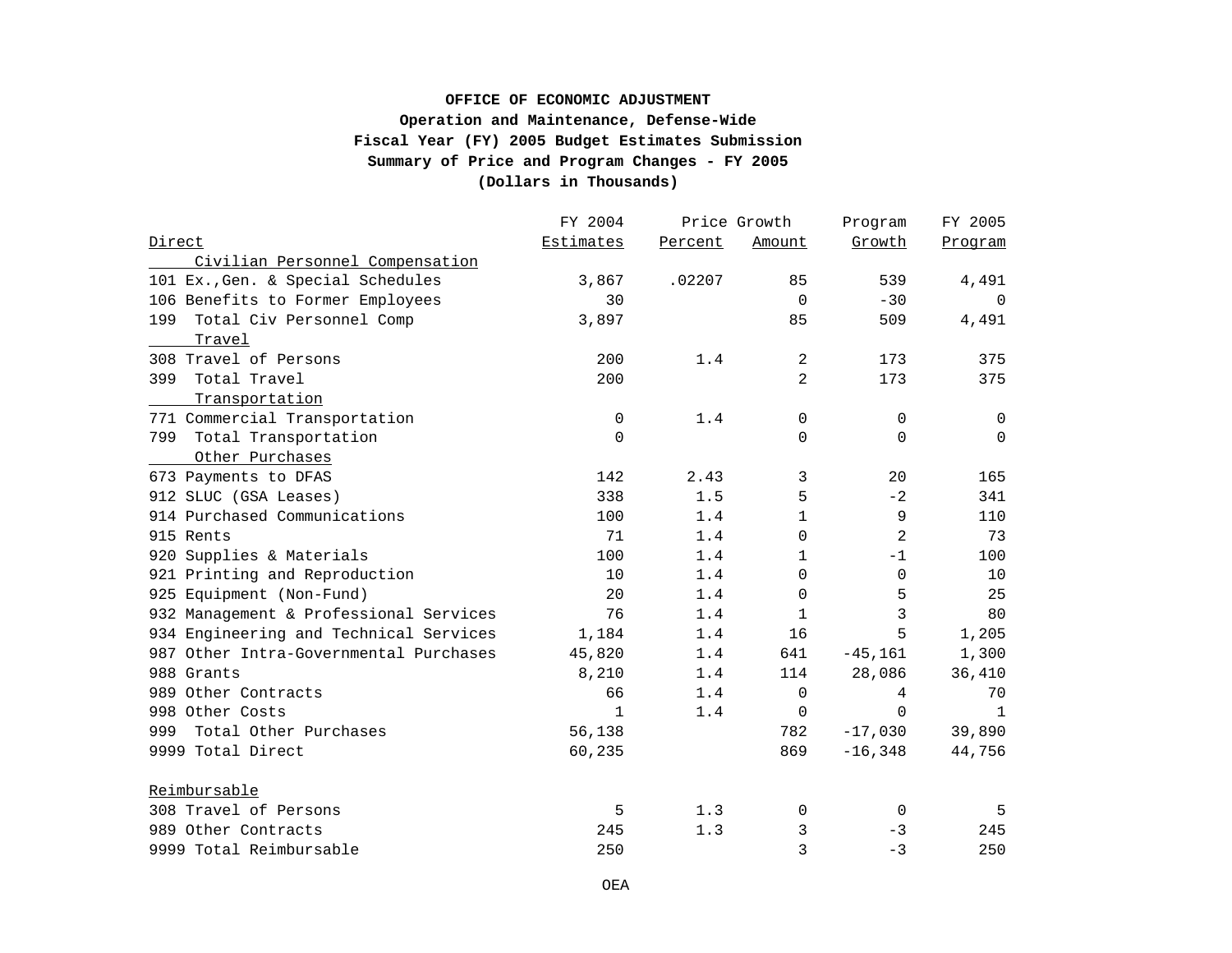#### **I. Description of Operations Financed:**

The Office of Economic Adjustment (OEA) provides technical and financial assistance to communities: (a) that are affected by base closures, realignments, and reductions in defense industry employment; (b) where the local economy is heavily dependent on defense expenditures; (c) where expansion of the local military installation significantly increases the demand for public facilities and services; or (d) when community development and encroachment threatens the mission of an installation.

The Office of Economic Adjustment FY 2005 funding will be used to continue assistance to earlier BRAC communities and those affected by other changes in DoD programs. Some communities will continue to require OEA funding to undertake specialized plans to facilitate the reuse of the base. In addition, OEA will work with military installations and their surrounding communities to prevent further community development from encroaching on base operational effectiveness. In anticipation of BRAC FY 2005, many communities are expected to analyze their dependence on their local military installation and possible ways to diversify to assuage the impact of a possible closure. Studies to evaluate program usefulness and to enhance the efficiency of financial and IT management systems will continue in FY 2005.

The FY 2001 Defense Authorization Act amended the Base Closure and Realignment Act of 1990 to allow for an additional round of base realignments and closures (BRAC) starting in 2005. It is anticipated that OEA will increase personnel by five in FY 2005, in addition to the increase of five in FY 2004, totaling ten new personnel from FY 2005 through FY 2012. Based on OEA's experience with four previous rounds of BRAC, we estimate the OEA requirement to support BRAC, including additional direct staff and grant funds, will increase by \$33 million in FY 2005. This number may increase further depending on the actual recommendation and additional requirements and responsibilities that OEA may be directed to assume. These projected requirements will continue through at least FY 2012.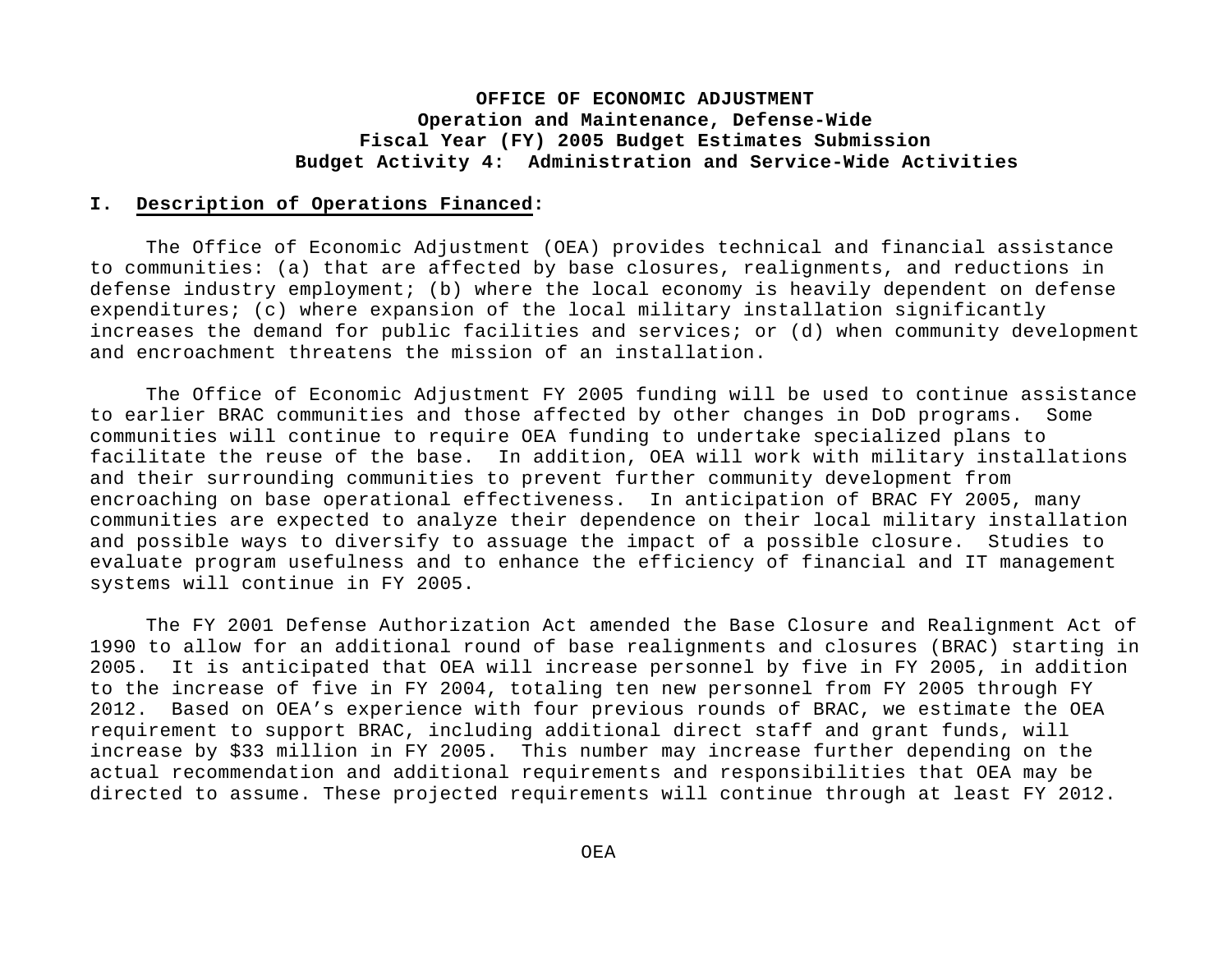#### **I. Description of Operations Financed: (continued)**

 OEA may support the Under Secretary of Defense (Policy), EUCOM/Joint Staff, and NATO for international defense restructuring and reforms; threat reduction; and enhanced relationships with Partner Nations.

#### **II. Financial Summary (O&M: \$ in Thousands):**

|          |                                    |         | FY 2004 |                      |                 |  |
|----------|------------------------------------|---------|---------|----------------------|-----------------|--|
|          |                                    |         | FY 2003 | Budget               |                 |  |
| Current  | FY 2005                            |         |         |                      |                 |  |
| Α.       | Activity Group:                    | Actuals |         | Request Appropriated | Estimate        |  |
| Estimate |                                    |         |         |                      |                 |  |
|          | Office of Economic                 |         |         |                      |                 |  |
|          | Adjustment                         | 41,819  | 14,105  | 60,235               | 60,235          |  |
| 44,756   |                                    |         |         |                      |                 |  |
|          |                                    |         |         |                      |                 |  |
|          |                                    |         |         |                      |                 |  |
| B.       | Reconciliation Summary:            |         |         |                      |                 |  |
|          |                                    |         |         | Change               | Change          |  |
|          |                                    |         |         | FY 2004/FY 2004      | FY 2004/FY 2005 |  |
|          | 1. Baseline Funding                |         |         | 14,105               |                 |  |
| 60,235   |                                    |         |         |                      |                 |  |
|          | a. Congressional Adj. (Dist.)      |         |         | 46,800               | $-0-$           |  |
|          | b. Congressional Adj. (Undist.)    |         |         | $-0-$                | $-0-$           |  |
|          | c. Congressional Adj. (Gen. Prov.) |         |         | $-633$               | $-0-$           |  |
|          | d. Congressional Earmarks          |         |         | $-37$                |                 |  |
| $-0-$    |                                    |         |         |                      |                 |  |
|          | 2. Appropriated Amount (Subtotal)  |         |         | 60,235               |                 |  |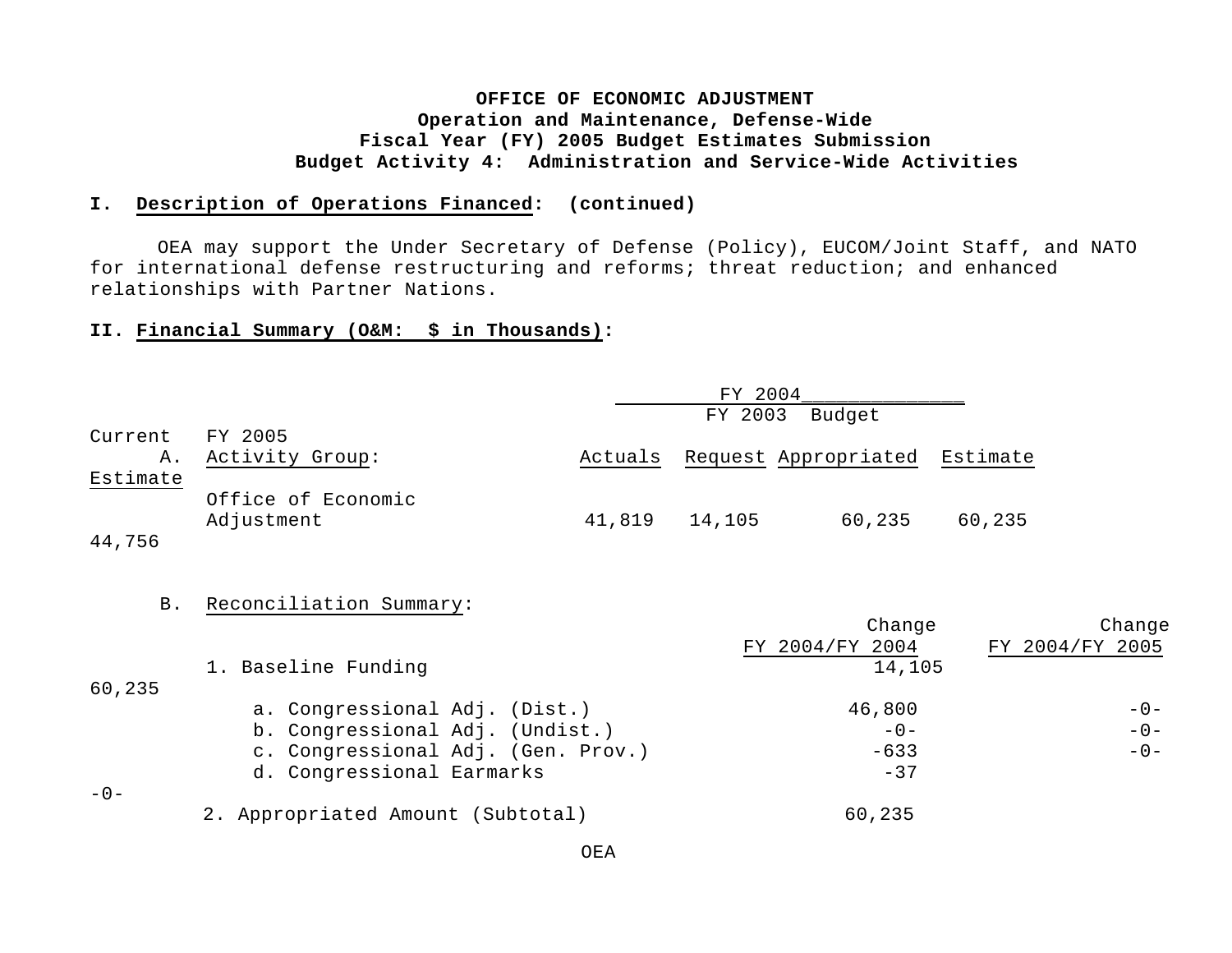| $\overline{\phantom{a}}$ |
|--------------------------|
|--------------------------|

869

|     | 3. Price Change     | $-1$   |           |
|-----|---------------------|--------|-----------|
| 869 | 4. Program Change   | $-0-$  | $-16,348$ |
|     | 5. Current Estimate | 60,235 | 44,756    |

**II. Financial Summary (O&M: \$ in Thousands): (continued)**

| FY 2004 President's Budget Request           | 14,105 |
|----------------------------------------------|--------|
| Congressional Adjustments                    |        |
| Distributed Adjustments<br>a.                |        |
| 1. George AFB                                | 3,400  |
| Norton AFB<br>2.                             | 3,400  |
| 3.<br>Bayonne Military Ocean Terminal        | 4,200  |
| 4. Cecil Field                               | 1,200  |
| 5. Charles Melvin Price Support Center       | 1,000  |
| 6. CCAT (Connecticut Consortium)             | 4,500  |
| March Joint Powers Authority<br>7.           | 1,000  |
| Hunters Point NSY<br>8.                      | 2,200  |
| 9.<br>Asbestos Removal at Eaker AFB          | 250    |
| UCHSC-DCH Fitzsimmons Medical Center<br>10.  | 6,000  |
| Hangar Renovation at Griffis AFB<br>11.      | 500    |
| 12.<br>McClellan AFB Remediation             | 4,900  |
| 13.<br>Port of Anchorage Marine Facility     | 5,000  |
| 14.<br>Environmental Study NIKE Missile Site | 250    |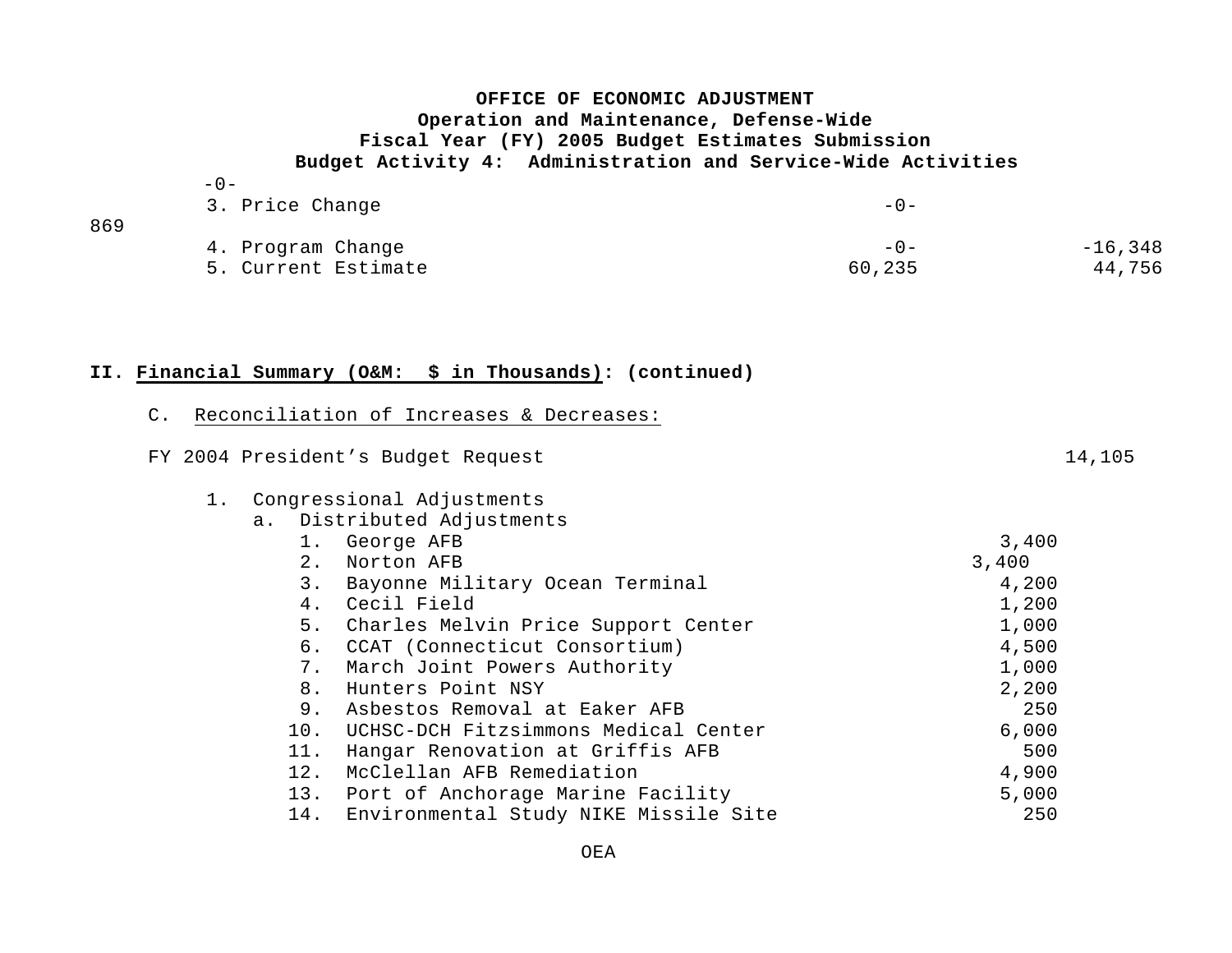| OFFICE OF ECONOMIC ADJUSTMENT<br>Operation and Maintenance, Defense-Wide<br>Fiscal Year (FY) 2005 Budget Estimates Submission<br>Budget Activity 4: Administration and Service-Wide Activities                                         |                            |  |
|----------------------------------------------------------------------------------------------------------------------------------------------------------------------------------------------------------------------------------------|----------------------------|--|
| 15. David's Island Fort Slocum Remediation<br>16. Fibers Cleanup at Front Royal<br>Knollwood Special Care Unit<br>17.                                                                                                                  | 1,500<br>6,000<br>1,500    |  |
| Total Congressional Adjustments (Distributed)<br>46,800                                                                                                                                                                                |                            |  |
| b. General Provisions<br>1. Section 8094 Prorate Professional Support Services<br>2. Section 8126 Prorate Management Efficiencies<br>Total General Congressional Adjustments (General Provisions)                                      | $-342$<br>$-291$<br>$-633$ |  |
| II. Financial Summary (O&M: \$ in Thousands): (continued)                                                                                                                                                                              |                            |  |
| c. Congressional Earmarks<br>1. Section 8044 Prorate Indian Lands Environmental Impact<br>Total Congressional Adjustments (Earmarks)                                                                                                   | $-37$<br>$-37$             |  |
| FY 2004 Appropriated Amount                                                                                                                                                                                                            | 60,235                     |  |
| 2. Price Change                                                                                                                                                                                                                        | 869                        |  |
| Program Increases<br>3.<br>One-Time FY 2005 Increases<br>$a$ .<br>Addition of resources for OEA based on anticipated<br>1.<br>requirements associated with legislation authorizing<br>another round of base realignments and closures. | 33,000                     |  |
| Program Growth<br>$b$ .<br>Increase in personnel program for upcoming BRAC<br>1.<br>Increase in travel program<br>2.                                                                                                                   | 509                        |  |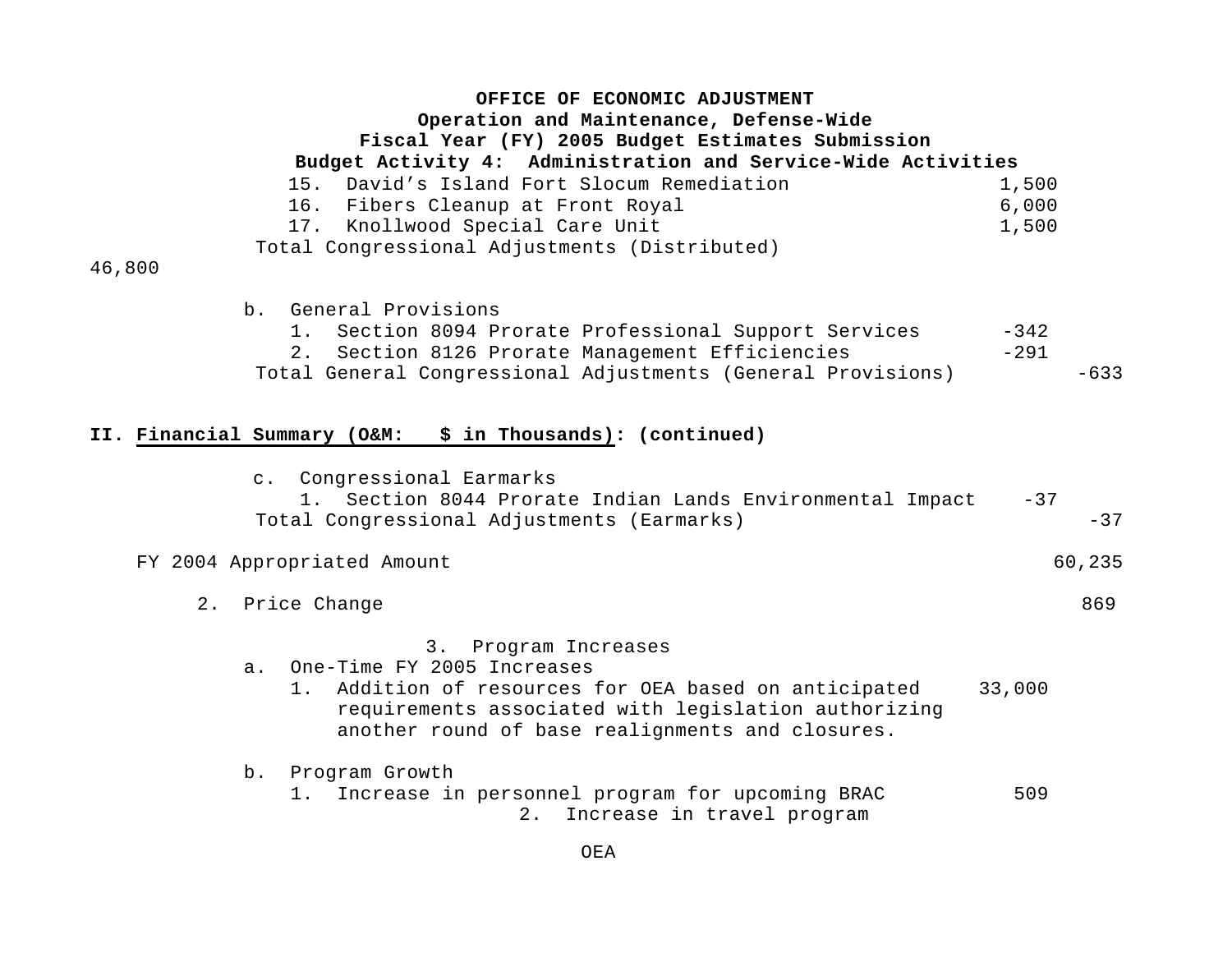173

Total Program Increases

#### 33,682

#### 4. Program Decreases

a. Loss of the following one-time Congressional increases

| 1. | George AFB                             | $-3,444$  |
|----|----------------------------------------|-----------|
| 2. | Norton AFB                             | $-3,444$  |
| 3. | Bayonne Military Ocean Terminal        | $-4,255$  |
| 4. | Cecil Field                            | $-1,216$  |
|    | 5. Charles Melvin Price Support Center | $-1,013$  |
|    | 6. CCAT (Connecticut Consortium)       | $-4,559$  |
|    | 7. March Joint Powers Authority        | $-1$ ,013 |
| 8. | Hunters Point NSY                      | $-2,229$  |
| 9. | Asbestos Removal at Eaker AFB          | $-253$    |

#### **II. Financial Summary (O&M: \$ in Thousands): (continued)**

| 10. UCHSC-DCH Fitzsimmons Medical Center              | $-6,078$ |
|-------------------------------------------------------|----------|
| Hangar Renovation at Griffis AFB<br>11.               | $-507$   |
| McClellan AFB Remediation<br>12.                      | $-4,964$ |
| 13. Port of Anchorage Marine Facility                 | $-5,065$ |
| 14. Environmental Study NIKE Missile Site             | $-253$   |
| 15. David's Island Fort Slocum Remediation            | $-1,520$ |
| 16. Fibers Cleanup at Front Royal                     | $-6,078$ |
| 17. Knollwood Special Care Unit                       | $-1,520$ |
| b. Decrease in operational costs of OEA basic program | $-2,622$ |
|                                                       |          |

#### Total Program Decreases -50,030

FY 2005 Budget Request 44,756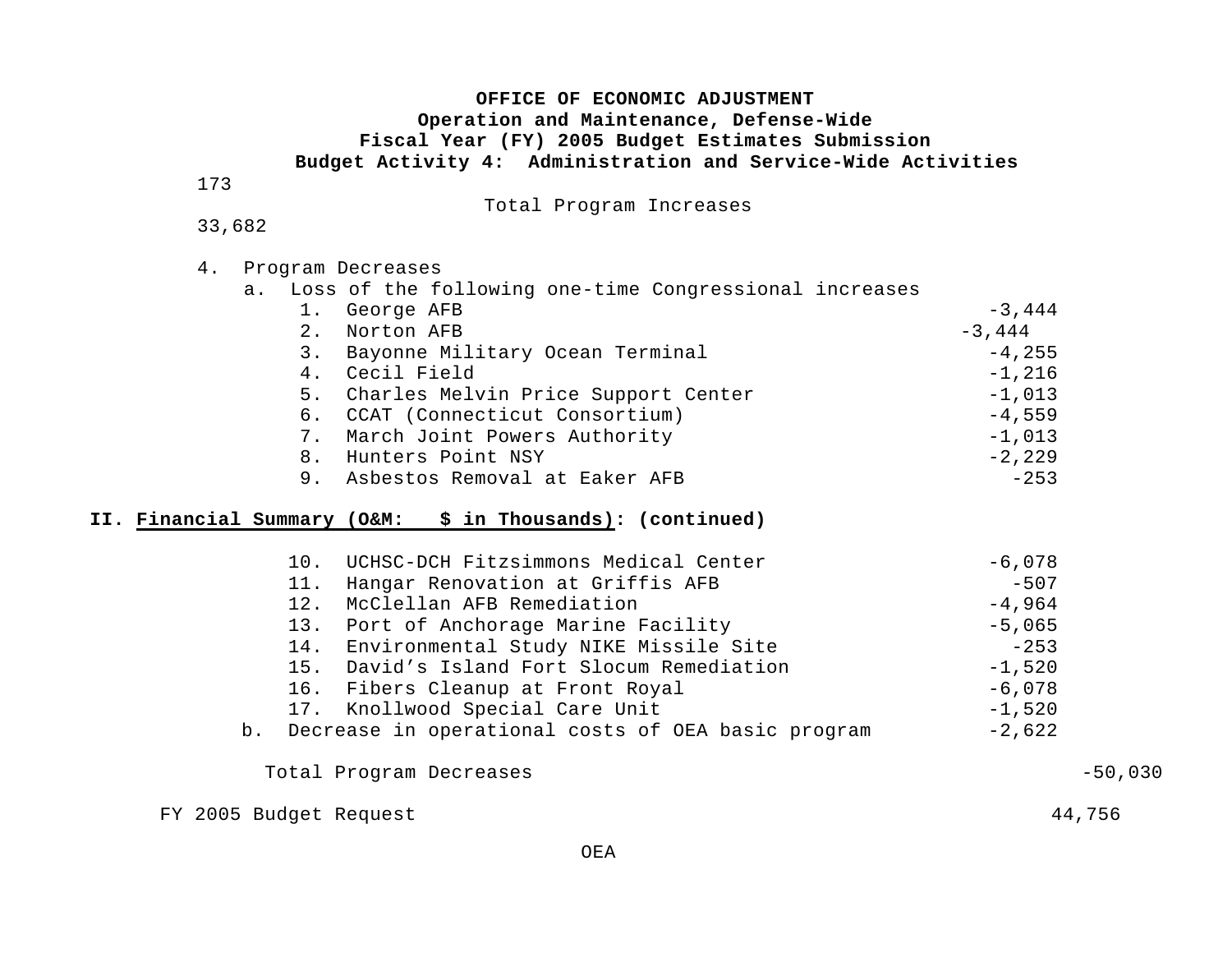#### **III. Performance Criteria and Evaluation Summary:**

Demand for OEA grant funds will remain fairly stable in FY's 2004 and 2005. The distribution of OEA grant funds is as follows:

|                                  | FY 2003 | FY 2004  | FY 2005  |  |  |
|----------------------------------|---------|----------|----------|--|--|
|                                  | Actual  | Estimate | Estimate |  |  |
| Base Closure Grants/Realignments | 40      | 35       | 65       |  |  |
| Defense Industry Impacts         |         |          |          |  |  |
| Joint Land Use Studies           | 25      | 25       | 25       |  |  |
| State Grants                     |         |          |          |  |  |
| Advance Planning                 |         | 10       |          |  |  |

#### **IV. Personnel Summary:**

|                                            |         |         |         | Change       |
|--------------------------------------------|---------|---------|---------|--------------|
|                                            | FY 2003 | FY 2004 | FY 2005 | FY 2004/2005 |
| Active Military End Strength (E/S) (Total) |         |         |         |              |
| Officer                                    |         |         |         |              |
| Enlisted                                   |         |         |         |              |
| Total                                      |         |         |         |              |

0

Civilian End Strength (Total)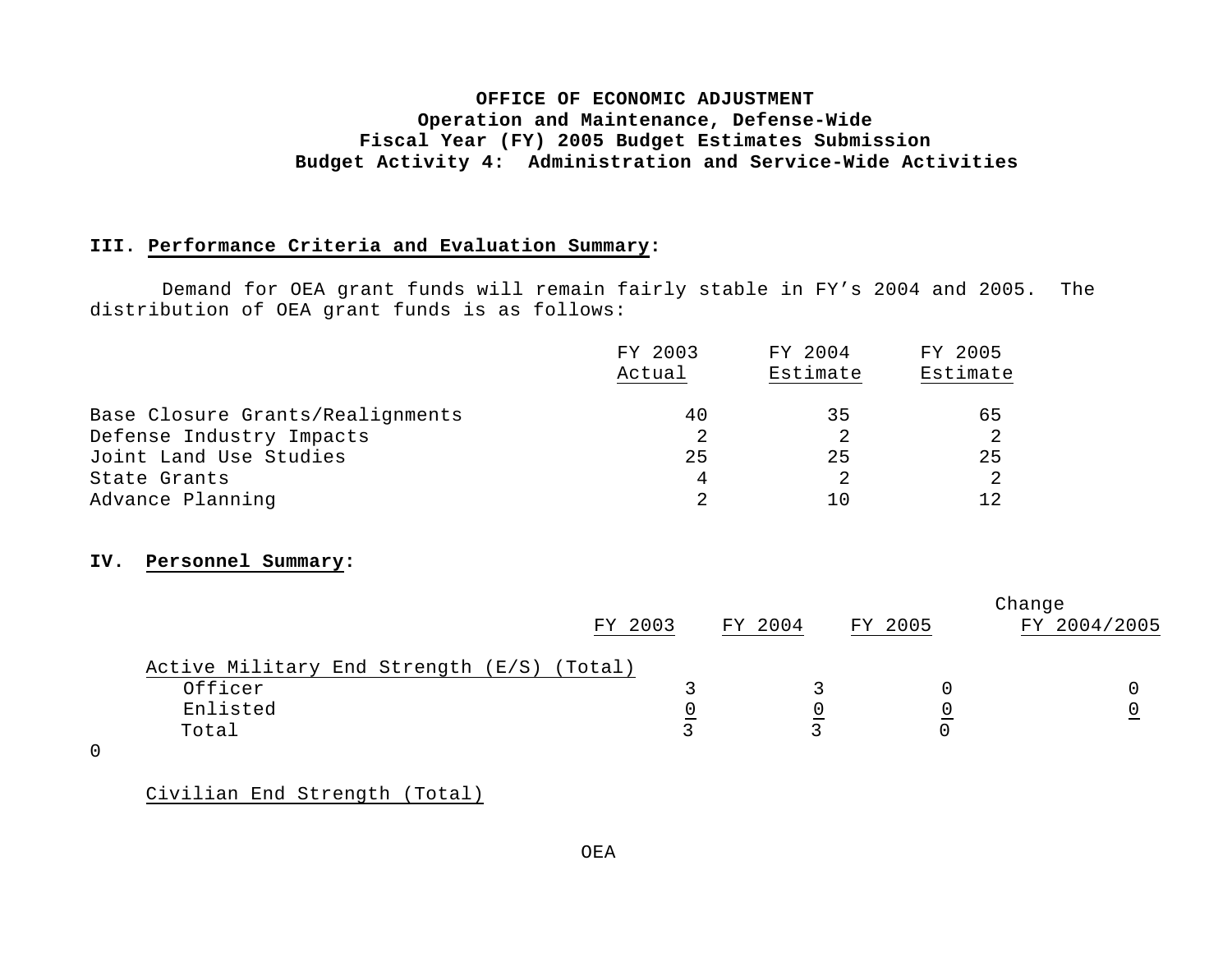| OFFICE OF ECONOMIC ADJUSTMENT                                                                |    |    |    |                |
|----------------------------------------------------------------------------------------------|----|----|----|----------------|
| Operation and Maintenance, Defense-Wide<br>Fiscal Year (FY) 2005 Budget Estimates Submission |    |    |    |                |
| Budget Activity 4: Administration and Service-Wide Activities                                |    |    |    |                |
| US Direct Hire                                                                               | 29 | 40 | 47 |                |
| Military Average Strength (CA/s) (Total)                                                     |    |    |    |                |
| Officer                                                                                      |    |    |    |                |
| Enlisted                                                                                     |    |    |    | $\overline{0}$ |
| Total                                                                                        |    |    |    | $\Omega$       |
|                                                                                              |    |    |    |                |
| Civilian FTES (Total)<br>US Direct Hire                                                      | 28 | 36 | 41 |                |

# **V. OP 32 Line Items:**